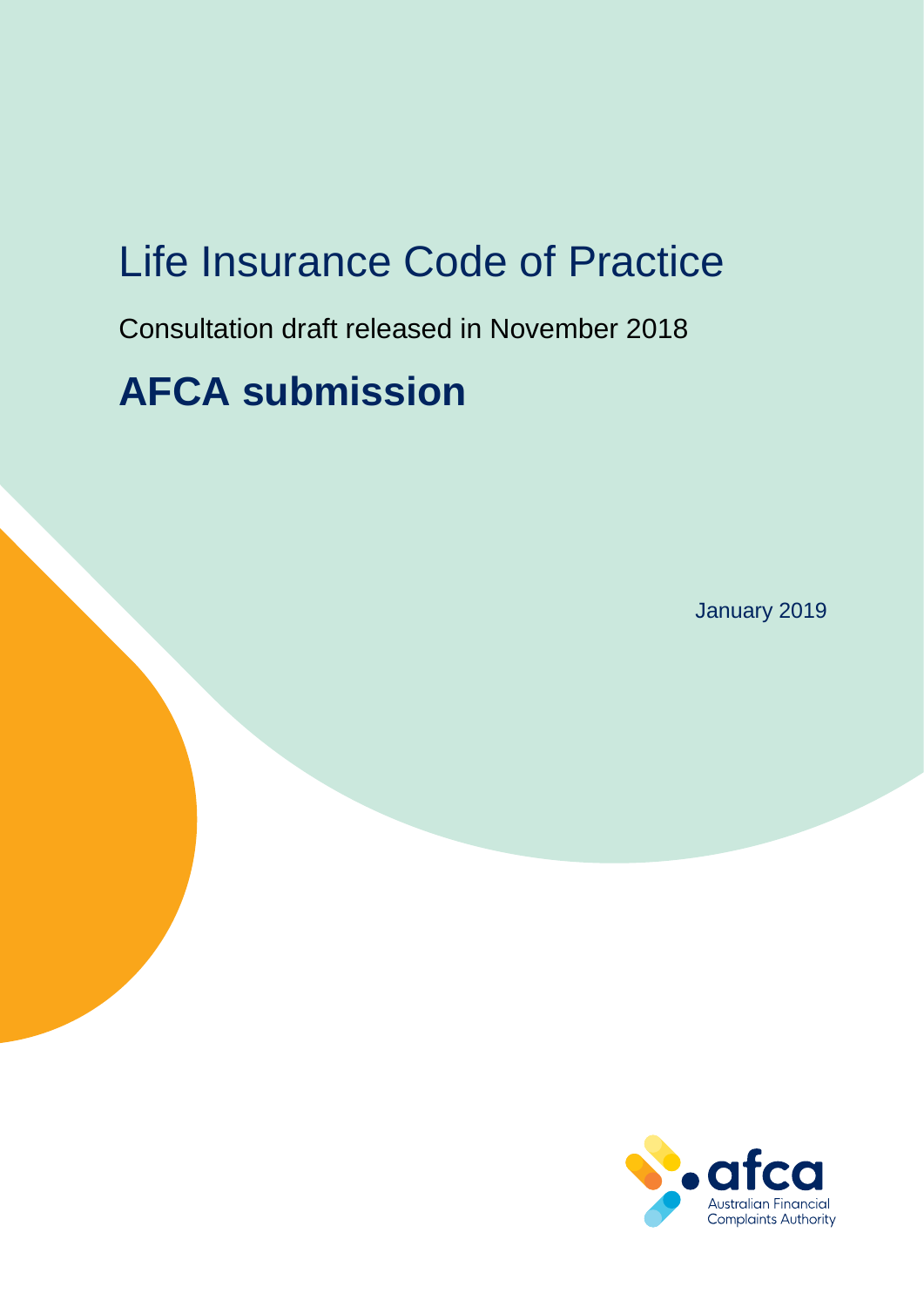# Contents

| 1.  |  |  |  |
|-----|--|--|--|
| 2.  |  |  |  |
| 3.  |  |  |  |
| 4.  |  |  |  |
| 5.  |  |  |  |
| 6.  |  |  |  |
| 7.  |  |  |  |
| 8.  |  |  |  |
| 9.  |  |  |  |
| 10. |  |  |  |
| 11. |  |  |  |
| 12. |  |  |  |
| 13. |  |  |  |
| 14. |  |  |  |
|     |  |  |  |

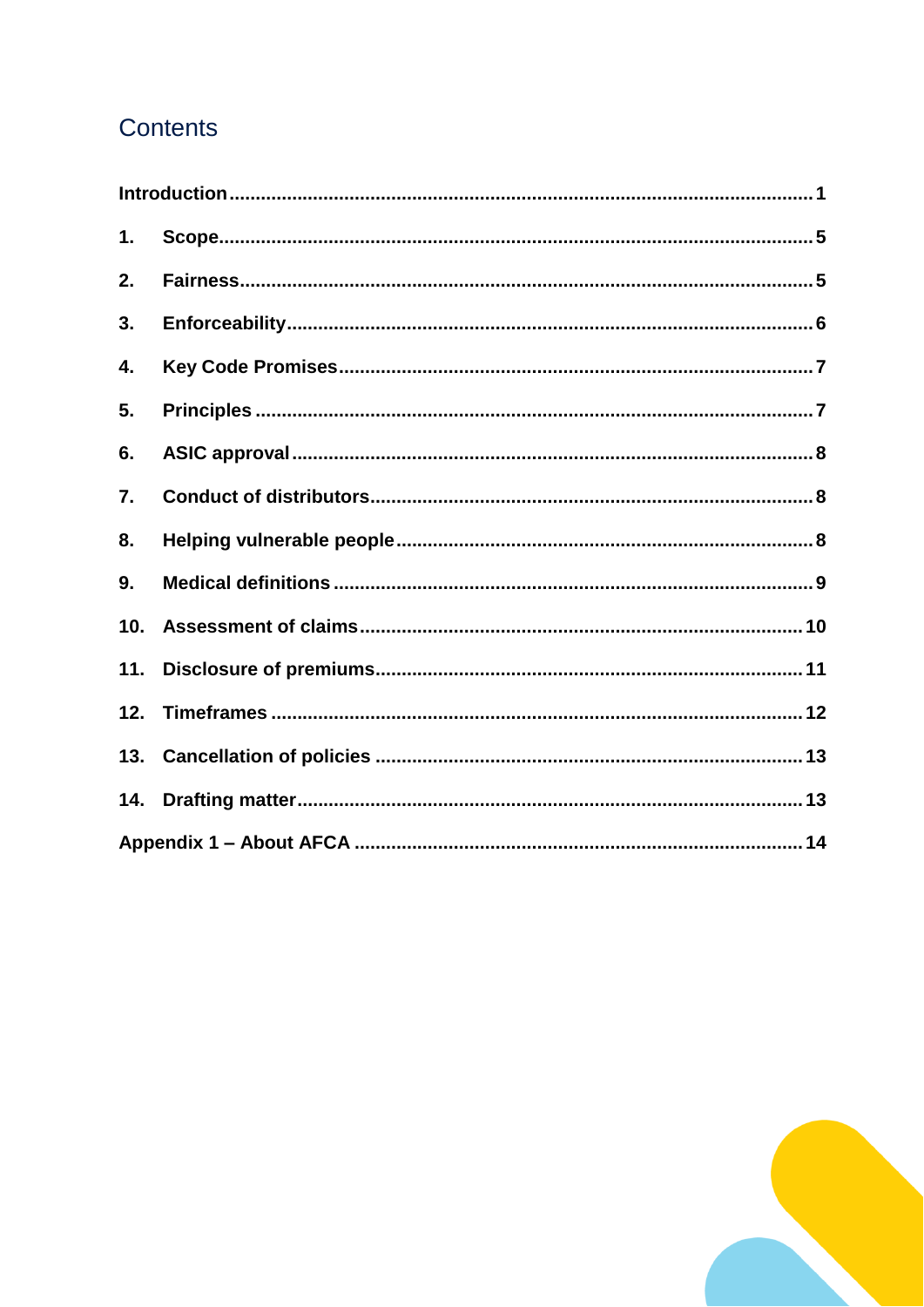# <span id="page-2-0"></span>Introduction

The Australian Financial Complaints Authority (AFCA) is the new independent external dispute resolution (EDR) scheme for the financial sector. It replaces the Financial Ombudsman Service (FOS), the Credit and Investments Ombudsman (CIO) and the Superannuation Complaints Tribunal (SCT). 1

AFCA sees its purpose as providing fair, independent and effective solutions for financial disputes. It does this not only by providing fair dispute resolution services, but also by working with its members to improve their processes and drive up industry standards of service, thereby minimising disputes.

More broadly, AFCA will play a key role in restoring trust in the financial services sector.

In addition to providing fair, independent and effective solutions for financial disputes, AFCA has responsibilities<sup>2</sup> to identify, resolve and report on systemic issues and to notify the Australian Securities and Investments Commission (ASIC) of serious contraventions of the law, which go beyond individual dispute resolution.

On 1 May 2018, AFCA was authorised pursuant to the *Corporations Act 2001.* The AFCA Rules, which govern our operations, were approved by ASIC in September 2018. We began to receive complaints under these rules on 1 November 2018.

AFCA welcomes the opportunity to contribute to the development of the Life Insurance Code of Practice (Life Code) by providing feedback on the consultation draft released by the Financial Services Council on 12 November 2018 (Draft Code). This submission<sup>3</sup> draws on the experience of the predecessors of  $\text{AFCA}$  – organisations that have handled life insurance disputes for more than 25 years.

Key points in this submission are:

### **Scope**

We note that the Insurance in Superannuation Voluntary Code of Practice is to become Chapter 2 of the revised Life Code and is not subject to change.

AFCA considers that all code subscribers should comply with relevant provisions of the Life Code. It would be very confusing for consumers to have a code with some mandatory and some voluntary provisions and some subscribers whose compliance with the code's obligations was only voluntary.

 $\overline{a}$ <sup>1</sup> Appendix 1 provides a brief overview of AFCA. For comprehensive information about AFCA, see our website [www.afca.org.au.](http://www.afca.org.au/)

<sup>2</sup> See [ASIC's Regulatory Guide 267](https://download.asic.gov.au/media/4773579/rg267-published-20-june-2018.pdf) *Oversight of the Australian Financial Complaints Authority.*

<sup>&</sup>lt;sup>3</sup> This submission has been prepared by the staff of AFCA and does not necessarily represent the views of individual directors of AFCA.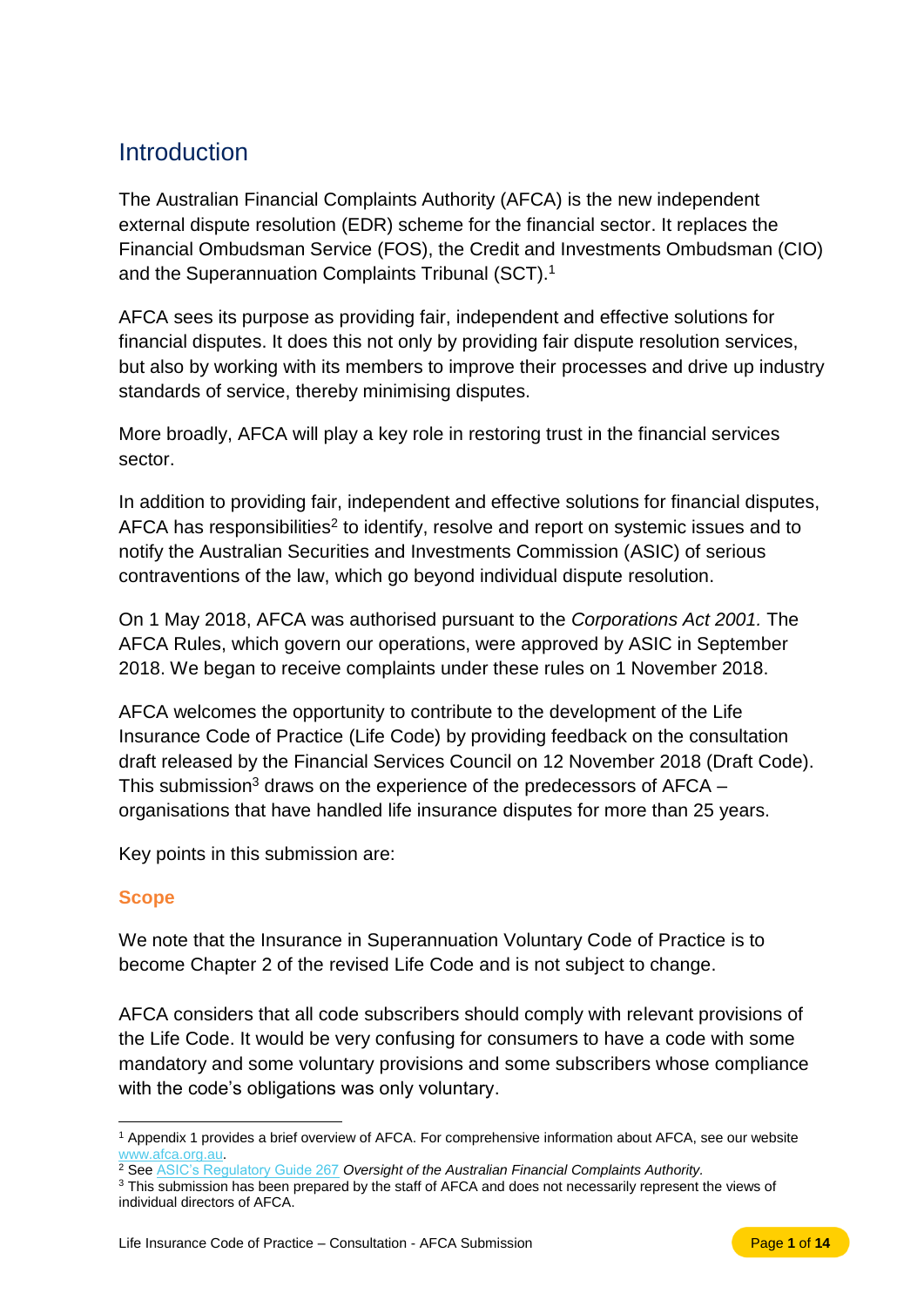Currently there appear to be significant and competing differences between some of the obligations in Chapters 1 and 2. These should be reconciled to reduce duplication and competing obligations and to avoid confusion for consumers, code subscribers and code monitors alike.

### **Fairness**

The Life Code should impose an overarching obligation to treat consumers fairly in all circumstances. This obligation should be stated prominently and in broad terms to make clear that:

- fairness is the ultimate focus of the code
- the new obligation applies to all subscribers and parties acting for them.

### **Enforceability**

Transparent enforceability is key to stakeholder confidence in the Life Code and industry's commitment to it.

It has been unclear during the current consultation process whether the Chapter 2 provisions will be mandatory for all code subscribers and how the Life Insurance Code Compliance Committee will monitor and enforce these provisions. We encourage the FSC to address these matters quickly.

Consumers should be able to enforce obligations under the Life Code. To address this, AFCA suggests the code itself requires its provisions to form part of the contract between subscribers and consumers. Alternative approaches are to:

- state, in the Life Code, that subscribers are legally bound by the obligations in the code
- give the code the force of law by prescribing it under the *Competition and Consumer Act 2010*<sup>4</sup>
- seek approval of the code under ASIC's Regulatory Guide 183.

### **Key Code Promises**

 $\overline{a}$ 

The Life Code should make clear that its Key Code Promises have the same effect as other provisions imposing obligations in numbered sections of the code.

<sup>4</sup> We confirm that the suggested change to enhance enforceability is required in addition to ASIC approval, which is suggested below.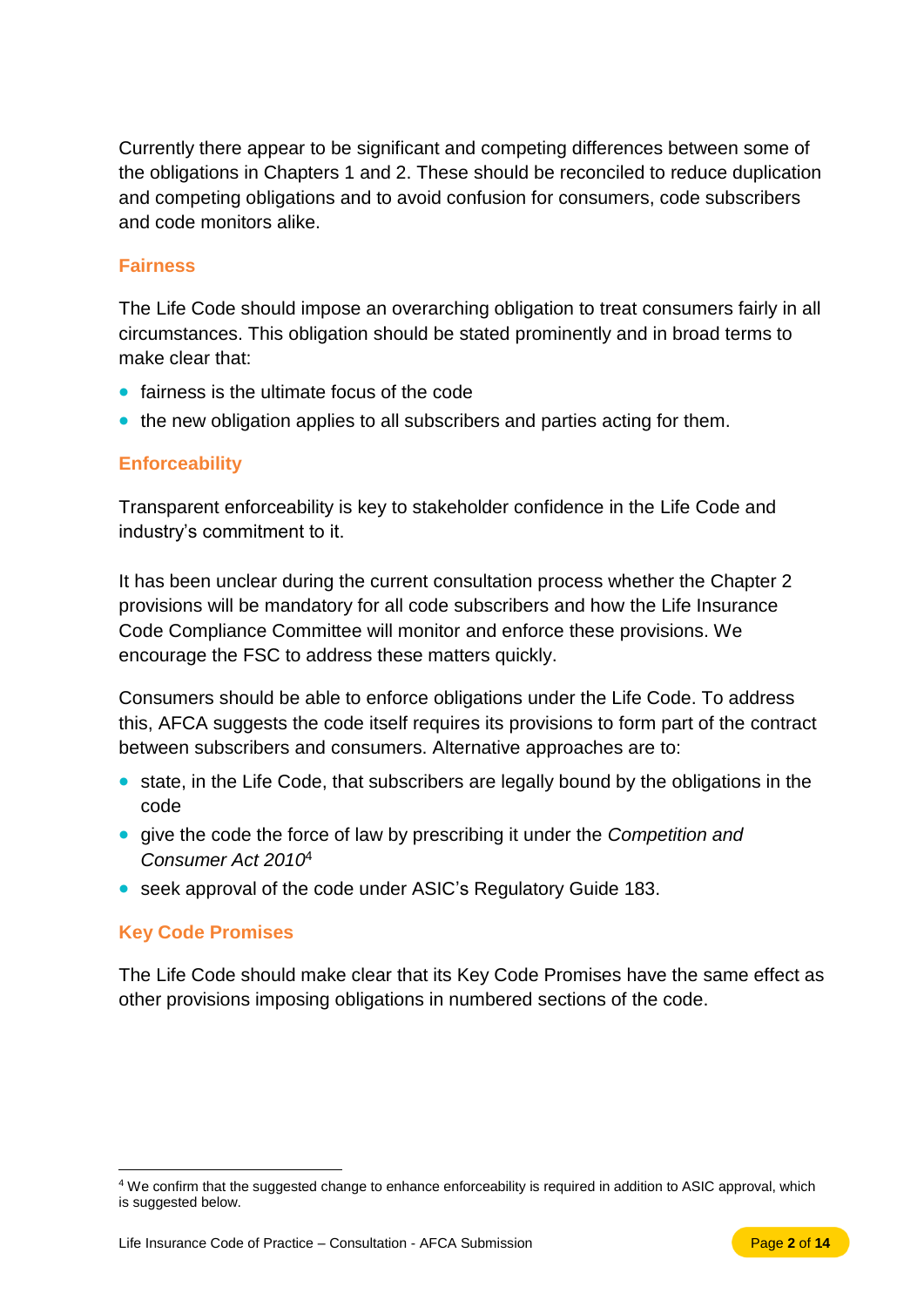### **ASIC approval**

The Life Code, when reviewed, should be suitable for approval by ASIC and submitted to ASIC for approval.

#### **Principles**

The principles stated in section 1.7 of the Life Code should underpin enforceable obligations. Section 1.7 should operate either as a stand-alone obligation or in conjunction with specific obligations imposed elsewhere in the code, to guide their interpretation.

#### **Conduct of distributors**

The Life Code should protect all consumers as consistently as possible, regardless of the distribution channels used. Following this approach, AFCA considers the code should make subscribers accountable for ensuring their distributors comply with the code.

#### **Helping vulnerable people**

AFCA generally supports the proposed enhancements to the Life Code to improve engagement with vulnerable people. We consider that further measures are needed – particularly to assist people living with mental health conditions and indigenous people.

For example, we suggest the Life Code sets standards for reviewing and applying mental illness exclusions.

#### **Medical definitions**

The Life Code should establish standard mechanisms, to apply to all life insurance policies, for reviewing, updating and interpreting medical definitions. The mechanisms should ensure definitions are easy to understand and keep up to date with community expectations and diagnostic practice.

The development of key fact sheets for standard terms such as severe rheumatoid arthritis, heart attack, stroke and cancer may assist consumers to better understand their insurance cover.

#### **Assessment of claims**

The Life Code should ensure that, when claims are made, they are assessed appropriately, in a timely way, and not approached as investigations and reviews of underwriting decisions.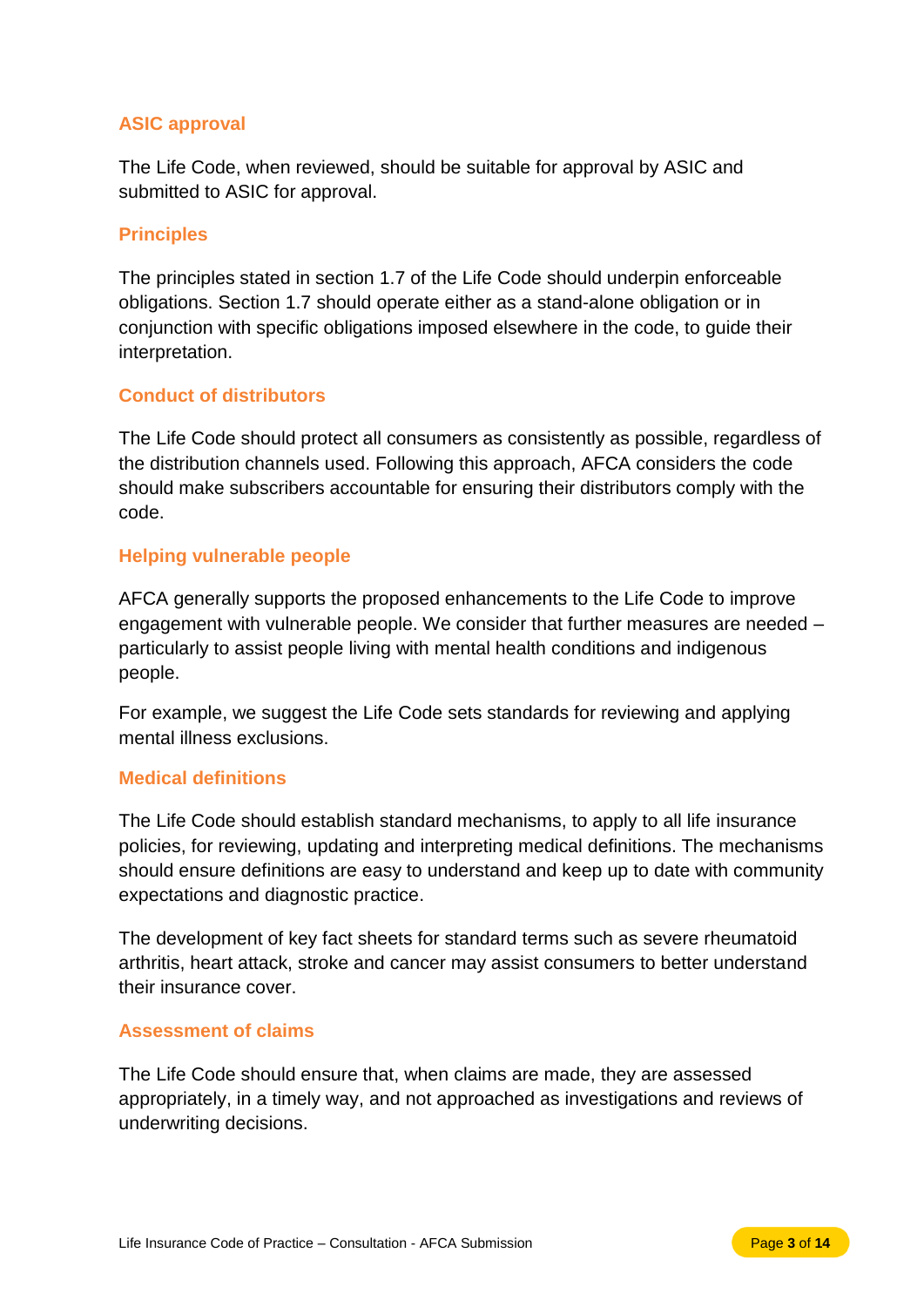### **Disclosure of premiums**

The premium disclosure requirements in sections 3.4 and 3.6 of the Draft Code should be strengthened. AFCA suggests:

- enhanced requirements for stepped and level premiums
- new requirements to provide premium projections.

#### **Timeframes**

Specific timeframes set in the Draft Code should be reviewed to ensure they operate fairly for consumers. Exceptions and exclusions should be kept to a minimum in provisions that set timeframes.

### **Cancellation of policies**

The Life Code should commit subscribers to complying with section 210 of the *Life Insurance Act 1995.*

We encourage industry to develop a standard notice for cancellation of a life insurance policy due to non-payment of premiums.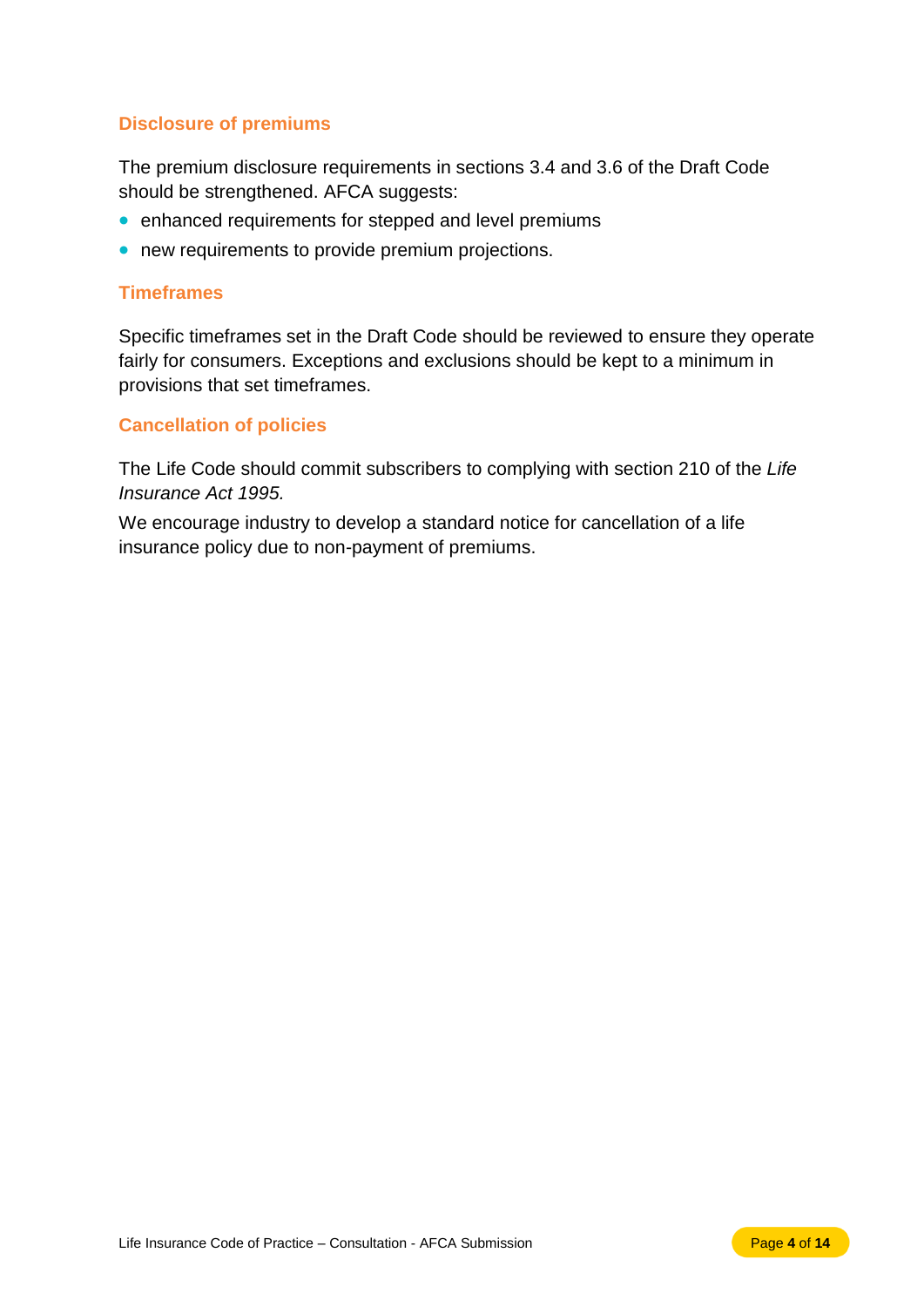### <span id="page-6-0"></span>1. Scope

We note that the Insurance in Superannuation Voluntary Code of Practice is to become Chapter 2 of the revised Life Code and is not subject to change.

AFCA considers that all code subscribers should comply with all relevant provisions of the code. It would be very confusing for consumers to have a code with some mandatory and some voluntary provisions and some subscribers whose compliance with the code's obligations was also only voluntary.

Currently there are significant and competing differences between some of the obligations in Chapters 1 and 2. These should be reconciled to reduce duplication and competing obligations and to avoid confusion for consumers, code subscribers and code monitors alike.

ASIC's Regulatory Guide 183 addresses important issues including code coverage, adequacy of code provisions and multiple codes. While we appreciate there are technical challenges in establishing a single code given the different entities involved, we support the development of a single code that covers both life and group life insurance products. In our view, this is preferable to having multiple codes which adds unnecessary complexity for consumers and difficulties in ensuring consistent standards of conduct, behaviour and treatment of consumers across the life insurance and superannuation industries.

### <span id="page-6-1"></span>2. Fairness

The primary focus of the framework to self-regulate life insurance services in Australia should be the fair treatment of customers at all stages of what is an increasingly integrated product design, origination and distribution system. This would help ensure the needs of all consumers are met.

The Life Code refers to requirements to treat consumers fairly in its Key Code Promises and provisions such as section 1.7. Given the information highlighted by recent inquiries and reviews, AFCA suggests the code should now also impose an overarching obligation to treat consumers fairly. A prominent provision should impose the obligation on all subscribers and parties acting for them.

In the United Kingdom, authorised financial services firms are subject to Principles for Businesses<sup>5</sup> that mandate fairness and good conduct. These principles could be used as a drafting model for the new obligation that we suggest. $6$ 

 $\overline{a}$ <sup>5</sup> The Principles for Businesses are set out in the Financial Conduct Authority's [Handbook.](https://www.handbook.fca.org.uk/)

<sup>&</sup>lt;sup>6</sup> For further explanation, see [AFCA's submission](https://www.afca.org.au/about-afca/submissions/) in October 2018 in response to the Interim Report of the current Royal Commission into financial services.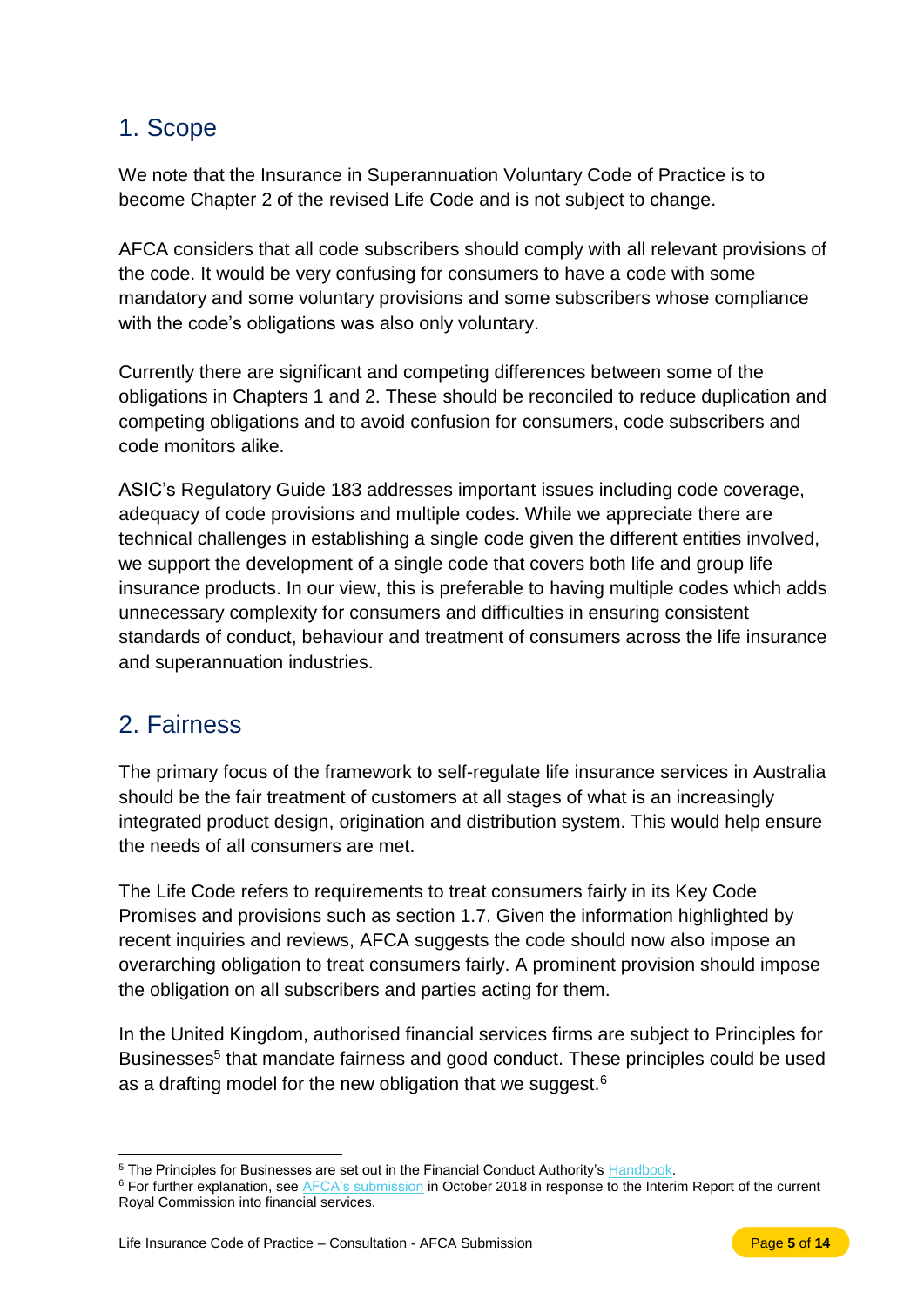# <span id="page-7-0"></span>3. Enforceability

The Draft Code contains provisions to make Chapters 1 and 2 binding by enabling the Life Insurance Code Compliance Committee to enforce the code against subscribers.

It has been unclear during the current consultation process whether the Chapter 2 provisions will be mandatory for all code subscribers and how the Life Insurance Code Compliance Committee will monitor and enforce these provisions. We encourage the FSC to address these matters quickly.

AFCA considers that, in addition, the code's obligations should be legally binding on subscribers and enforceable by consumers as a contract term.

AFCA suggests the Life Code should state that the code forms part of the contracts between subscribers and consumers. Alternative approaches to enhance code enforceability are:

- state, in the code, that subscribers are legally bound by the obligations in the code or
- prescribe the code under the *Competition and Consumer Act 2010* so that it has the force of law and can be enforced against subscribers.<sup>7</sup>

If the Life Code is to be made enforceable by consumers against all code subscribers, several provisions in the Draft Code will need to be amended. For example, the provisions headed 'Legal Status of Chapter 1' should be reviewed.

In recent discussions about the Life Code, the FSC has suggested that AFCA will **enforce** the code in its determinations of consumer complaints. To clarify, AFCA will take the code's obligations into account in our decision making in our general division and our assessment of what is fair in all the circumstances of an individual complaint. This may or may not result in compensation being payable to a consumer. This is not the same as enforcement action for failure by a code subscriber to comply with the code's obligations.

Rule A14 of the [AFCA Rules](https://www.afca.org.au/about-afca/rules-and-guidelines/rules/) states our approach to decision making. For present purposes, rules A14.1 and A14.2 are most relevant.

A.14.1 When determining a Superannuation Complaint, the AFCA Decision Maker: a) may refer a question of law to the Federal Court in accordance with section 1054C of the Corporations Act; and

b) must apply the approach specified in section 1055 of the Corporations Act.

A.14.2 When determining any other complaint, the AFCA Decision Maker must do what the AFCA Decision Maker considers is fair in all the circumstances having regard to: a) legal principles,

 $\overline{a}$ <sup>7</sup> Paragraphs 2 and 3 of the new Banking Code of Practice could be used as a model.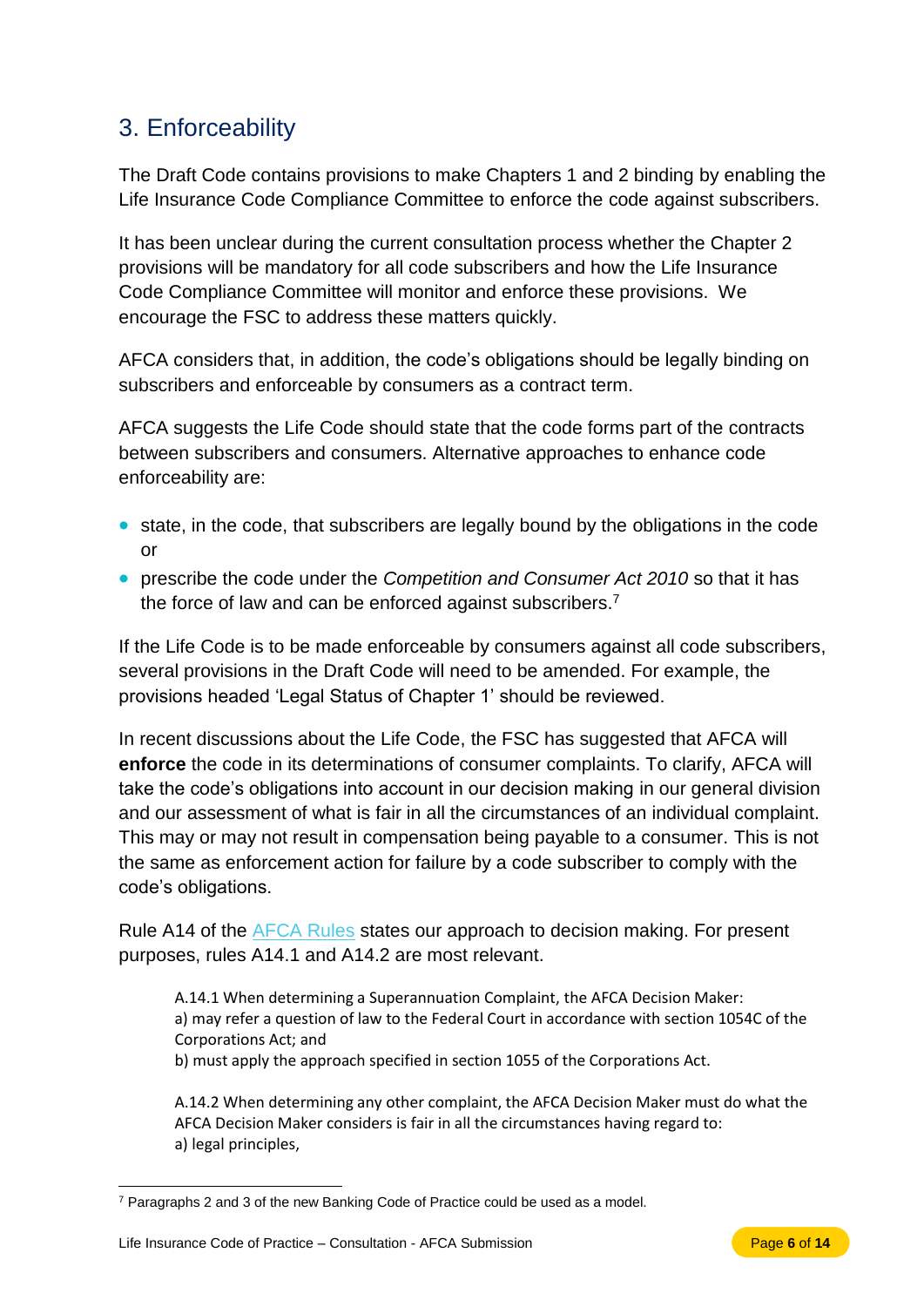- b) applicable industry codes or guidance,
- c) good industry practice and
- d) previous relevant Determinations of AFCA or Predecessor Schemes.

When deciding a complaint other than a Superannuation Complaint<sup>8</sup>, rule A14.2 requires AFCA to do what is fair in all the circumstances having regard to factors including good practice and applicable industry codes. The Life Code plays a role in these decisions where it applies or sets good industry practice standards.

The current Insurance in Superannuation Voluntary Code of Practice may be considered in our superannuation division. If that code is inserted as Chapter 2 of the Life Code, the obligations would also form part of the assessment of decisions under rule 14A.1.

In deciding whether a trustee has acted in the best interests of members or made a decision that is fair and reasonable, AFCA may consider whether the superannuation provider has acted consistently with any relevant industry code or best practice guidelines. It would put the matter beyond doubt however if code subscribers would commit to the obligations being legally binding.

Enforceability is key to confidence in the industry's commitment to comply with the Life Code's obligations. Making the code legally binding would also provide certainty and clarity to the industry and consumers.

# <span id="page-8-0"></span>4. Key Code Promises

The status of the Key Code Promises in the Draft Code is unclear. It creates doubt about whether the promises are enforceable or simply aspirational.

AFCA considers that the Key Code Promises should operate in the same way as the other provisions of the Life Code. Like those provisions, the promises should be enforceable and should be monitored by the Life Insurance Code Compliance Committee. We suggest consideration be given to including the Key Code Promises as a new numbered section of the code.

## <span id="page-8-1"></span>5. Principles

The principles stated in section 1.7 of the Life Code should underpin enforceable obligations. Section1.7 should operate either as a stand-alone obligation or in conjunction with specific obligations imposed elsewhere in the code, to guide their interpretation.

 $\overline{a}$ <sup>8</sup> 'Superannuation Complaint' and other terms used in the AFCA Rules are defined in Section E of the rules.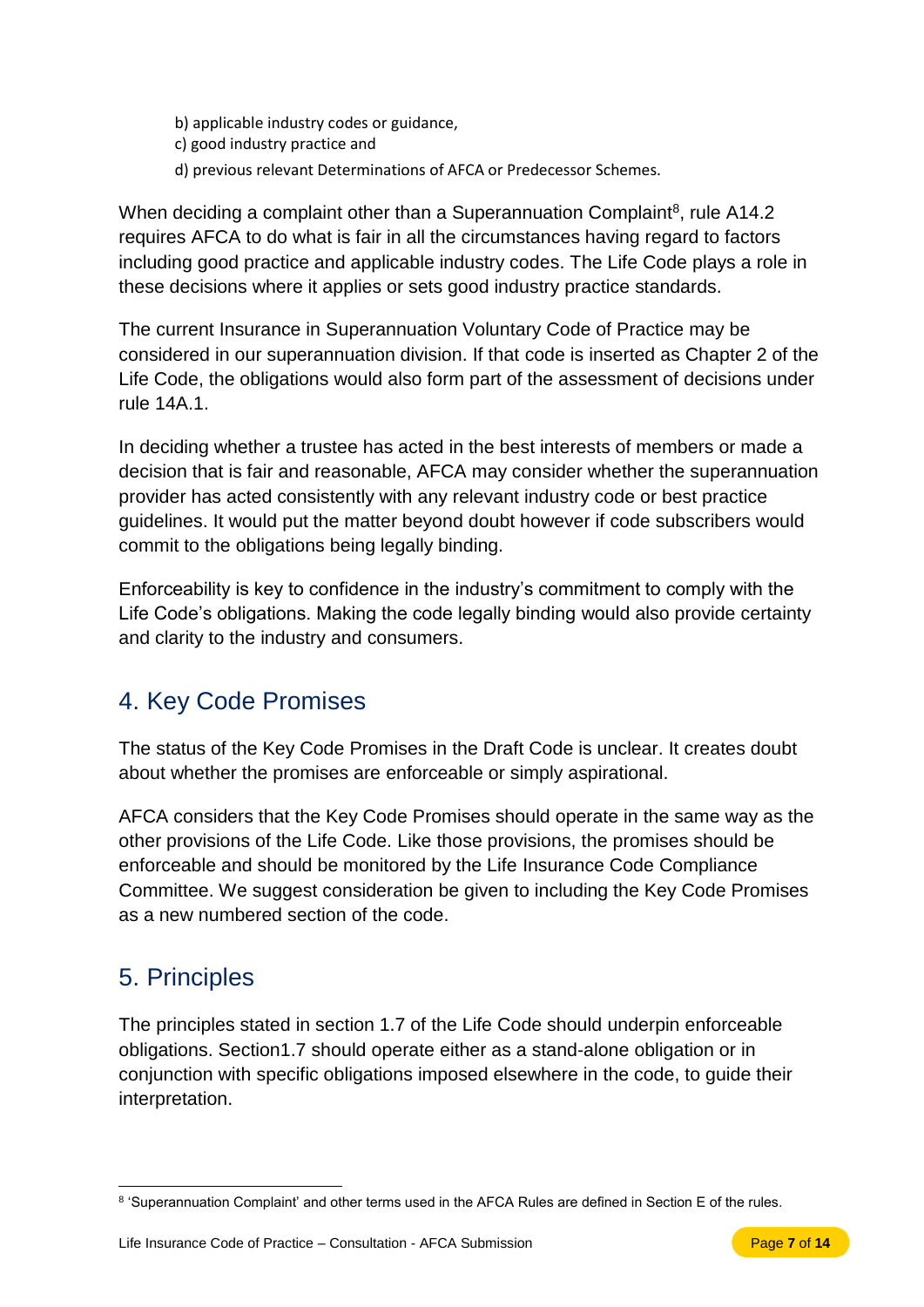AFCA considers that section 1.7 should be amended to clarify how the principles apply – as the basis of obligations, or as factors to be considered when interpreting other obligations.

# <span id="page-9-0"></span>6. ASIC approval

AFCA considers that the Life Code, when reviewed, should be suitable for submission and submitted to ASIC for approval under its Regulatory Guide 183. ASIC approval would be a strong signal to consumers that they can have confidence in compliance with the code and its enforcement.

# <span id="page-9-1"></span>7. Conduct of distributors

The Life Code makes subscribers accountable for the conduct of their staff and authorised representatives. For example, in the Draft Code:

- section 2.2 requires subscribers to ensure their staff and authorised representatives comply with Chapter 1
- section 25.6 provides that a subscriber breaches the code if its staff or authorised representatives fail to comply with the code
- Key Code Promise 2 commits subscribers to monitoring practices of their staff and authorised representatives.

Subscribers do not appear to have the same level of accountability under the Draft Code for the conduct of their distributors. We acknowledge that sections 4.2B and 4.7 impose certain obligations on subscribers to promote code compliance by distributors. However, these obligations are limited, there is no equivalent of section 25.6 applying to breaches by distributors and the Key Code Promises do not include any commitment relating to practices of distributors.

In our view, the Life Code should protect all consumers as consistently as possible, regardless of the distribution channels used. Following this approach, AFCA considers that the Life Code should hold subscribers accountable for the distribution of their product and ensuring distributors and third-party agents comply with the code.

## <span id="page-9-2"></span>8. Helping vulnerable people

In our experience, people living with mental illness and mental health conditions are particularly affected by:

- their access to insurance products
- underwriting
- policy exclusions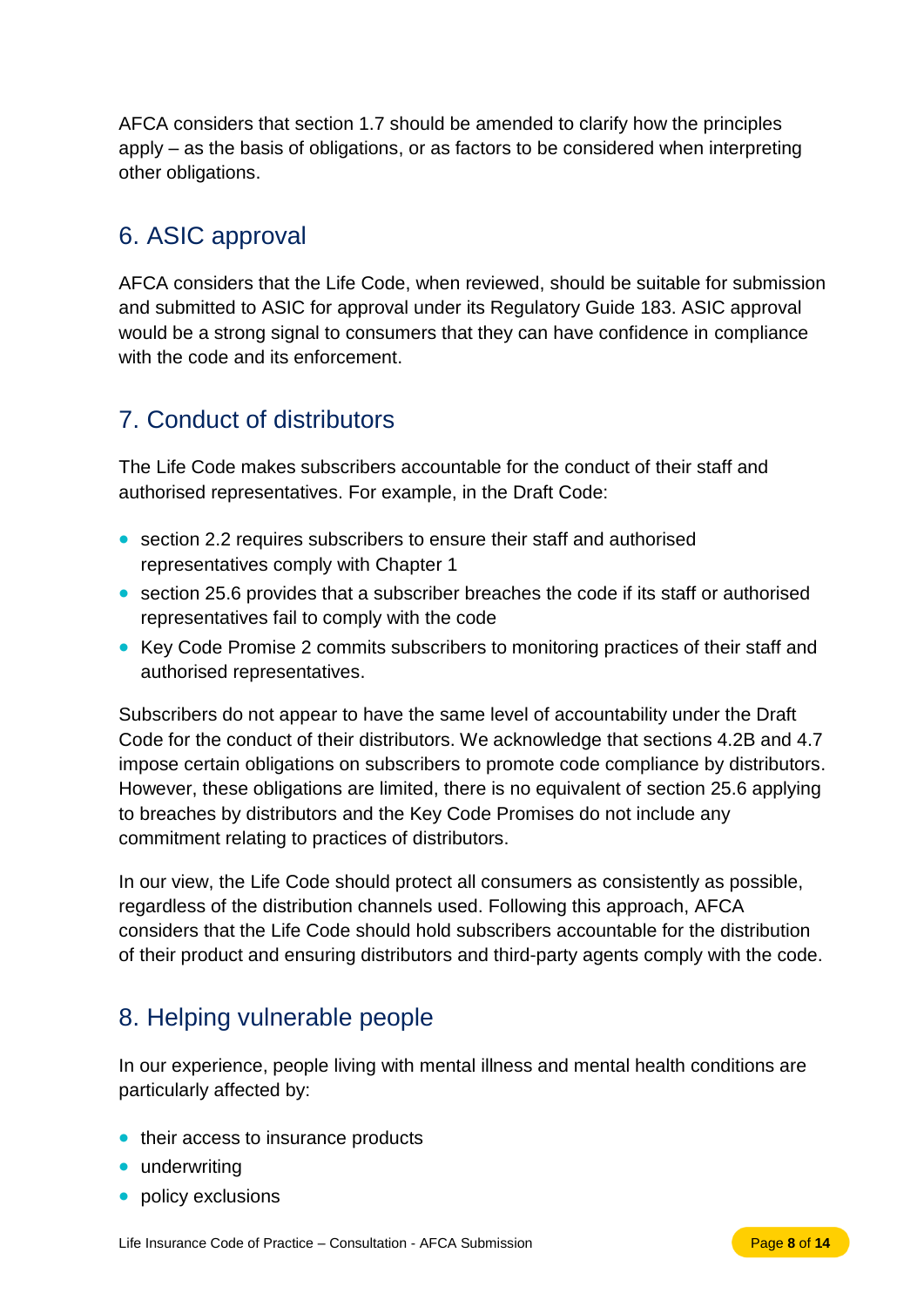- the handling and assessment of claims
- their ability to meet all requests for information or attendance at medical appointments
- surveillance and claim investigation activity
- treatment by insurers when they raise concerns about services provided.

In a determination of a dispute in 2017, FOS found that a blanket exclusion relating to mental illness was discriminatory and unlawful under the *Disability Discrimination Act*  1992. This determination<sup>9</sup>, which is published on AFCA's website, provides further details.

We strongly support the inclusion of standards to prevent discriminatory conduct and behaviour in the provision of life insurance services and products.

## <span id="page-10-0"></span>9. Medical definitions

Public submissions made by FOS in recent years included detailed comments and recommendations about medical definitions.<sup>10</sup> These submissions reflect the views of AFCA. Our key points are noted below with observations about relevant provisions in the Draft Code.

• Definitions must be clear and easy to understand

We acknowledge that Appendix 1 has been added to the Life Code. However, we consider the definitions in the appendix are difficult to understand and strongly recommend that they are expressed more simply.

• New standards for definitions should apply to all policies

In the Draft Code, section 8.20A states that the definitions in Appendix 1 apply only in relation to particular products issued from July 2017 onwards.

The only requirement in the Draft Code to update definitions is imposed through section 3.2. This provision applies only to policies 'available for new customers to buy'.

Footnote 5 imposes a limitation on section 3.2. It is not clear whether it only applies to the last sentence of section 3.2 or it states that section 3.2 does not apply at all to cover under group policies.

 $\overline{a}$ <sup>9</sup> [Determination 428120.](file://///corefile/FOStaxonomy/Team%20Operations/PPA/Policy/Submissions/FSC%20Life%20Code%20Rev/428120.pdf)

<sup>&</sup>lt;sup>10</sup> See submissions by FOS in [September 2016](http://www.fos.org.au/custom/files/docs/fos-submission-life-insurance-code-of-practice.pdf) on the Second Consultation Draft of the Life Code and in [November 2016](http://www.fos.org.au/custom/files/docs/fos-submission-inquiry-into-life-insurance-industry.pdf) to the Inquiry into the Life Insurance Industry.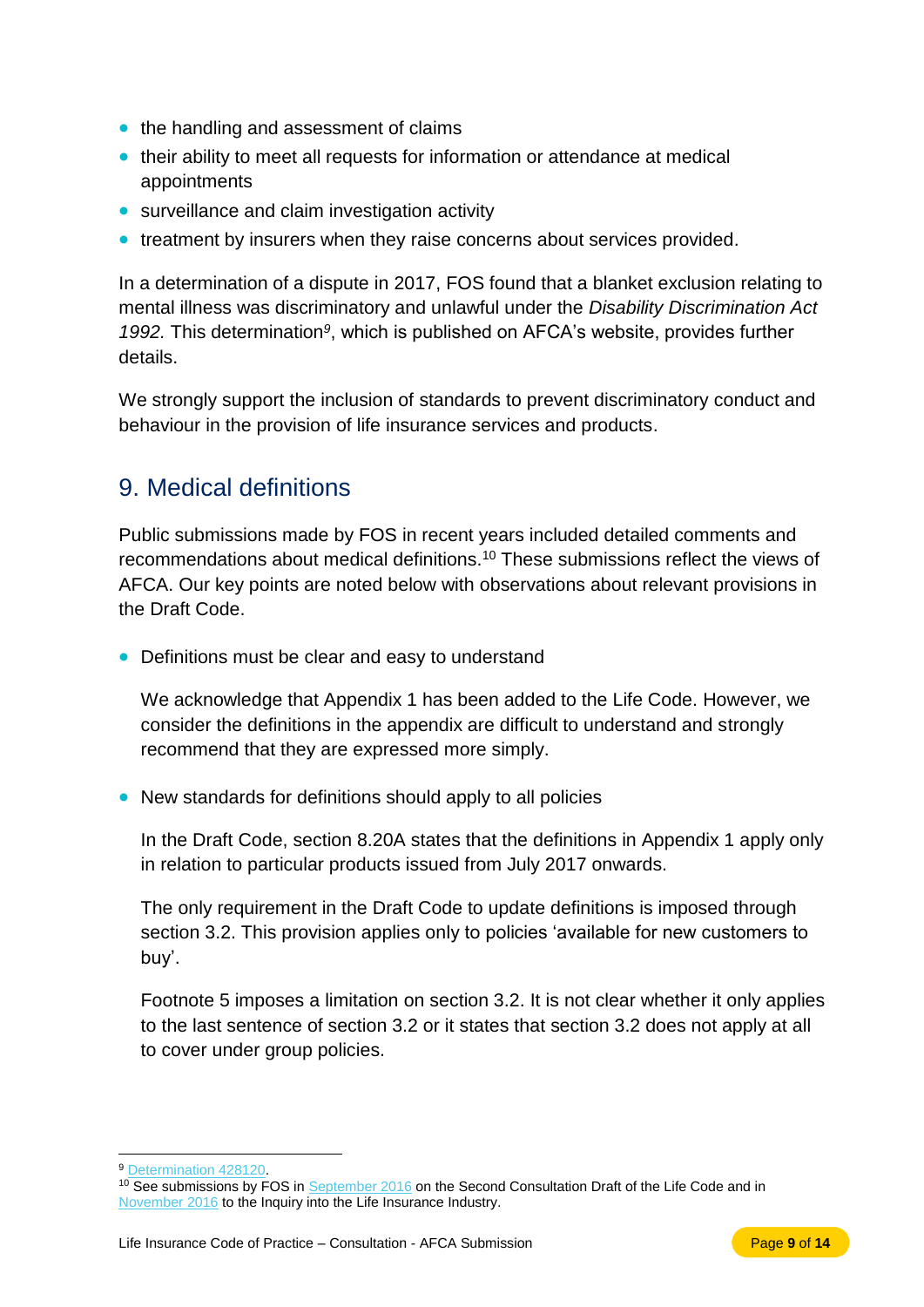• Definitions should be kept up to date with community expectations and diagnostic practice

Section 3.2 sets a timeframe for reviews of definitions and requires 'consultation with relevant medical specialists'. The Draft Code does include any further provisions to specify standards that reviews of definitions and resulting updates must meet. It does not deal with issues such as:

- > What evidence must reviews consider?
- > How must updates be made?

AFCA considers that the following measures would also help to ensure that medical definitions operate fairly:

- Developing key facts sheets about standard medical definitions.
- Including provisions in the Life Code to require insurers to regularly upgrade standard medical definitions and take into account section 54 of the *Insurance Contracts Act 1984*.
- Requiring the industry to report annually to the Life Insurance Code Compliance Committee on outcomes of medical definition reviews undertaken, numbers of policies affected, nature and type of amendments made to definitions and consultations undertaken.

## <span id="page-11-0"></span>10. Assessment of claims

AFCA's complaint resolution experience indicates that most insurers commence consideration of larger life insurance claims with an investigation and review of the original underwriting decision, rather than the claim itself. That is inappropriate.

The proposed changes to the Life Code are helpful, but do not go far enough. For example, they do not prevent an insurer from requiring a complete set of doctor's notes at the outset of the claim, which can then be used as justification for a review of the original underwriting decision.

AFCA recommends the wording of section 8.5A be amended to address this issue and prevent this conduct.

The Life Code does not currently require insurers to give claimants the material the insurer relied on to decline their claim. It is important that insurers can clearly explain not only the decision, but also the reasons for the decision.

Section 8.15 proceeds on the assumption that the insurer may, not must, provide such information. We strongly recommend section 8.19 be amended to address this matter to ensure that consumers have full disclosure of information on which decisions have been made.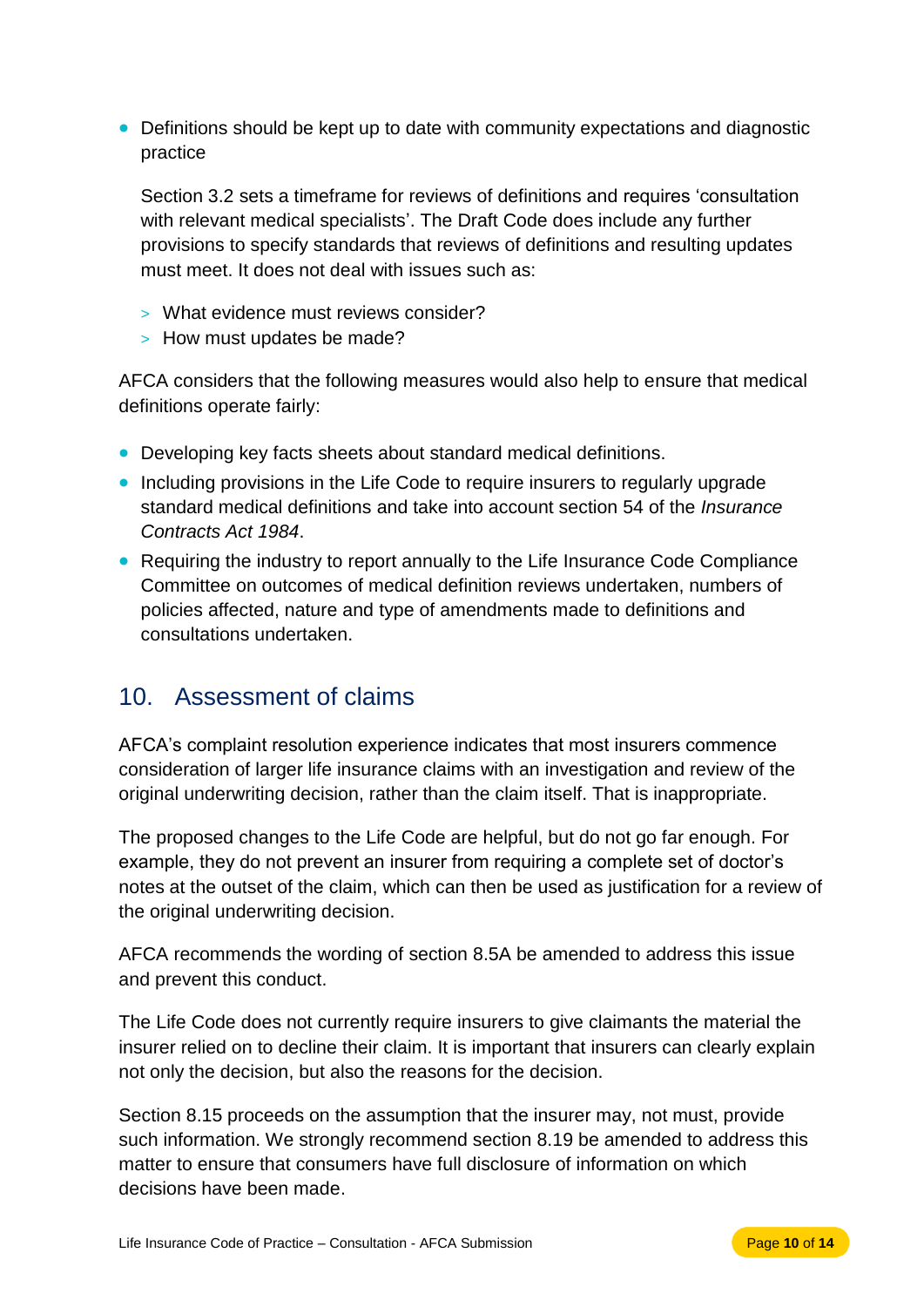# <span id="page-12-0"></span>11. Disclosure of premiums

AFCA receives many complaints about the clarity of premium and fee disclosure and the failure to adequately explain premium increases that may apply year on year. These complaints arise in relation to both stepped and level premiums.

AFCA strongly recommends that the premium disclosure requirements in sections 3.4 and 3.6 of the Draft Code be strengthened to reduce these types of complaints These requirements are:

- for a 'Life Insurance Policy', to provide in plain language
	- > information about how much your cover costs (the premiums) (s3.4c))
	- > a description of how the premiums you pay might change, for example whether regular premiums are stepped or level (s3.4h))
- for a 'Funeral Insurance Policy', more extensive obligations under section 3.6b), c) and i) including obligations to provide illustrations (s3.4c) and i)).

### **Stepped premiums**

AFCA sees many complaints where consumers are surprised by the rate at which their stepped premiums increased over time.

ASIC recently reviewed the sale of direct life insurance and found that none of the insurers reviewed provided clear information about the future cost of insurance policies.<sup>11</sup> Life insurance is a product for the long term. It is unacceptable for consumers to be sold life insurance without clear expectations of what it is likely to cost over the long term.

To address this serious problem, we recommend the Life Code mandate that insurers give consumers an estimate (expressed graphically and in numbers) of how much stepped premiums will cost per year over the life of the policy. After the sale, that estimate should be updated and provided with each renewal notice.

### **Level premiums**

AFCA also sees many complaints from policy holders who are surprised that level premiums have increased sometimes substantially and often, because of premium rerates. AFCA acknowledges APRA's concerns about the viability of some sections of the life insurance market, and the need for insurers to retain the right to rerate. However, the label 'level premiums' seems to create a false impression with consumers that the premiums will remain the same for the life of the policy.

 $\overline{a}$ <sup>11</sup> See [ASIC's Report 587](file:///C:/Users/cbruns/AppData/Local/Microsoft/Windows/Temporary%20Internet%20Files/Content.Outlook/NOVMT3UX/rep-587-the-sale-of-direct-life-insurance) *The sale of direct life Insurance*, released on 30 August 2018.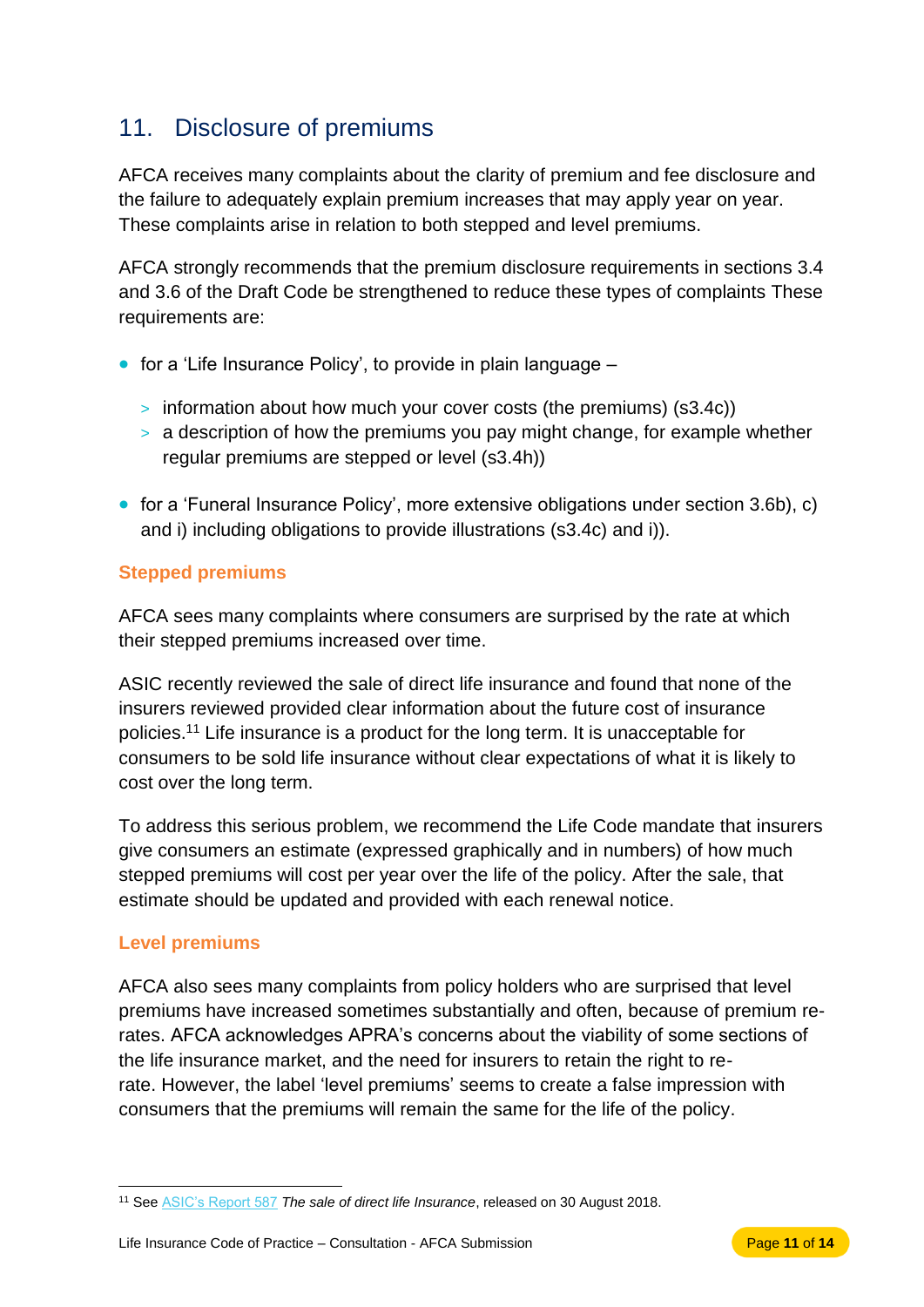Unfortunately, we have also seen instances where premium increases have not been adequately explained even to us. Insurers cannot exercise discretion indiscriminately.

At the very least, consumers should be provided with a statement about the likelihood that premiums may increase year on year.

### **Illustrations**

Section 3.6 requires disclosure material for Funeral Insurance Policies to include illustrations of how future premiums might increase. In our view, these requirements are insufficient.

A consumer buying a long-term product like life insurance needs to know how much it is likely to cost not just in the first year, but in each year over the life of the policy. AFCA considers that the Life Code should require a projection of premiums – expressed graphically and in numbers - over the life of the policy.

We acknowledge the difficulties some insurers may have in providing premium projections with current systems. This however should not relieve insurers of the obligation to provide information essential to informed decisions when purchasing insurance. Insurers have rates tables for example that could be adapted for this purpose.

## <span id="page-13-0"></span>12. Timeframes

### **Commencement of timeframes**

Delay in claims and complaints handling is unfortunately a regular recurring theme in life insurance disputes. Delays cause significant stress and anxiety at what is already a difficult time for consumers.

Certain timeframes specified in the Draft Code may not commence until a consumer has already encountered long delays. For example, time does not start to run against a subscriber under sections 8.15 and 8.21 until they obtain all the information they need to make a decision.

AFCA suggests a review of provisions for commencement of timeframes to ensure they operate fairly for consumers. Claims and complaint handling must be undertaken in a timelier manner going forward. The Life Code's timelines for the delivery of these services must be clear and mandatory, with as few exceptions as possible.

### **Unexpected circumstances**

The timeframes specified in sections 8.16 and 8.17 refer to 'Unexpected Circumstances'. These are given a broad definition in section 27. AFCA considers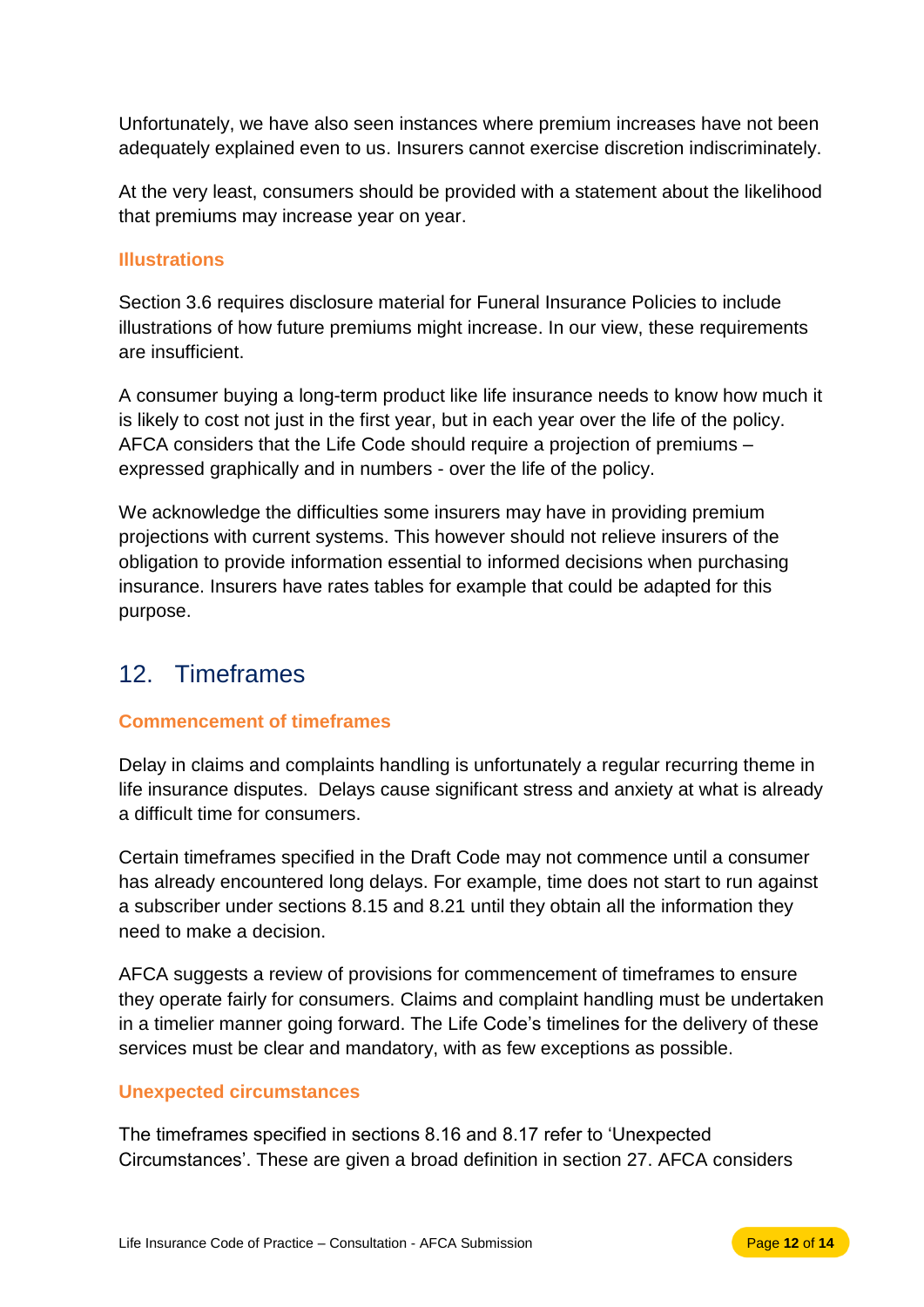that paragraph b) of this definition should be reviewed to ensure total and permanent disability claims are handled efficiently and in a timely manner.

The timeframe where 'Unexpected Circumstances' exist in section 8.17 has been altered, but the alteration is not highlighted, in the Draft Code. This appears to make the timeframe longer than it is in the Life Code at present. We consider that, in further consultation, this alteration should be highlighted and explained and stakeholders should be given an opportunity to comment on it.

## <span id="page-14-0"></span>13. Cancellation of policies

In consultations conducted when the Life Code was being developed, FOS explained its concerns about industry non-compliance with section 210 of the *Life Insurance Act 1995*. To improve compliance, FOS recommended the development of a standard form for any cancellation of a life insurance policy due to non-payment of premiums. AFCA considers this change is necessary at a minimum.

Our view is that in the absence of a regulatory or legislative change:

- The Life Code should state that a life insurance policy will not be cancelled due to non-payment of premiums unless the requirements of section 210 are met.
- The code should require use of a standard form to meet the notice requirements imposed by section 210.
- The form should comply with section 210 and specify in clear terms
	- > the amount of the premium
	- $\geq$  the date when the premium became payable
	- > the consequences of non-payment of the premium by the due date
	- > the amount that is required to be paid and by when.

## <span id="page-14-1"></span>14. Drafting matter

Several references to EDR in the Draft Code use historical terms that were used by FOS but are no longer used by AFCA. Examples are:

- 'dispute' in section 2.14 (now 'complaint' for AFCA)
- 'Terms of Reference' in sections 9.14 and 9.16 (now 'AFCA Rules').